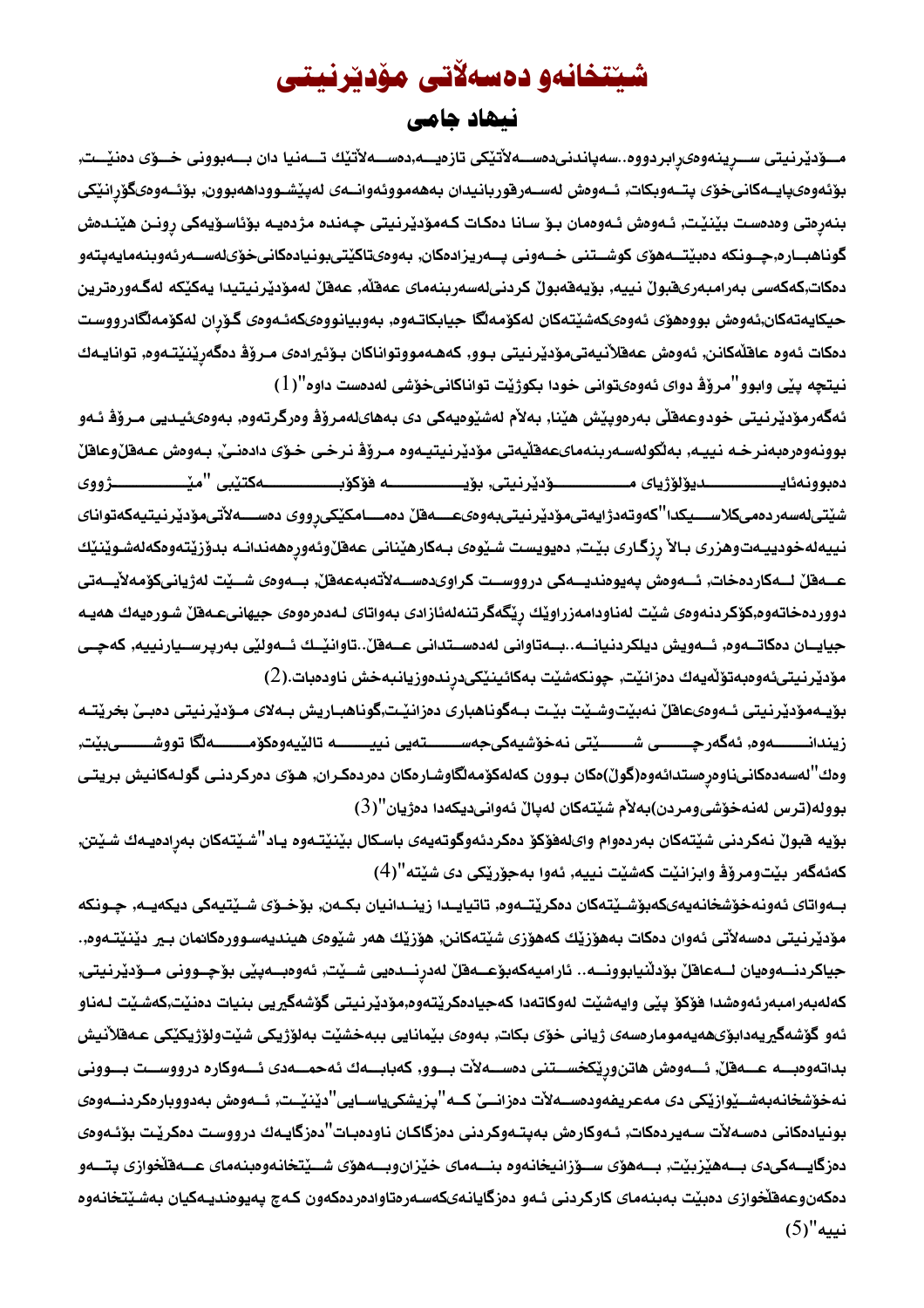بۆيەدامەزراندنىبۆپتەوكردنىپەيوەنديەكانىھێزە,مۆدێرنيتىبەوكارە ئەوەىسەلمندكەنايەوێ شێتى لەناو پرۆژەكەىئـەودا بێـت, بــەواتاى جگەلەعــەقلٚ ھيچـى دى قبــوولْ نييــە, مــروّف ئــەو بوونەوەرەبەنرخەنييــە بــەلْكومروّف لــەبونيادێكى فيزيكىوســــەراپاگيريى دەگوازينتەوەبۆشـــيْتوعاقلْ, ئەوبەھايــــەش دەدات بەعــــەقلْ,ئەوەلەكلتێكـــدا شـــيْتىلاى شكســـپير بِلەيەكەلەئاگاييـەوە''ليـديى ماكبێسوشـالير''لەكاتىشـێتى حەقيقـەت دەڵێن, ئـەوەش بـەلاى (جـاك لاكـان)ەوەخەسـڵەتێكى مرۆييانەيە,جونكەبەبىٚشێتى تواناىناسينمان نابێت, بۆيە شێتى بەلاى لاكان شوناسێكەبۆناسينى مرۆﭬ, بـﻪلأم مـۆدێرنيتى جونكەمرۆۋ بەكائينێكىعاقلْ دەزانێت, ئەوالەشێتى دەريدەكات.

دەركردنيك كەترسىڭى ھەيـە, ئەوترسـەش فۆكۆبـەوەناودەبات كەشـيْت لـەتواناى ھەيـە درك بەھـەموو ئەوشـتانـەبكات كەكەسـى عاقــلْ لێـى شــاراوەيە, بۆيەشــێت پلەيەكەلەســەر ئاگــايى, كەواتــە چــەمكىجينالۆژياى شــێتى لــەناوپۆتۆپيادا حەشاردراوه, ئەوەش بەبەركردنى سـرووتێكى فانتازيـه بـەرووداومكان, كەلـەوديوو سـرووتێكى فانتازيانـه پرسـيارئامادەگى هەيە, پرسيارێك كەعاقلەكان دركىپێ ناكەن, بۆيەبوونىڧۆكۆترسێك رووبەرووى ئەوكايەمەعريفيە دەكاتـەوە,پرسـيارى ئەوەى كىْ لەميشيل فۆكۆ دەترسىْ؟(6)

ئــەوەش ترســى ئەوانەيــە كەھەســت دەكـەن بــوونى فۆكــۆ گــۆرينى بونيــادە چەســپيوەكانە گــۆرينى مەعريفــەى بــاوە, ترسێكەبۆھەلگرانىئەومەعريفەكۆنە,ئەوەش دامـاڵينى دەمامكەلـەرووى مەعريفـەى مـۆدێرنيتى, ئـەوكارەش واىلەيـەكێك لەميراتگرەكانىمۆدێرنىتىكرد ھێرشێكى تونـد بكاتـه سـەرڧۆكۆئەويش''ھابرمـاس''بـوو,كەشـێتى بـەكارێك نـاوبرد عـەقڵى خۆرئاوائيدراكى پێكردووه,كارى فۆكۆشى بەئينتيماوگەرانەوەيەك بۆرابردووناوبردەوە, بەتايبەت بۆ''باتاى, فرۆيد, نيتچە, شۆپنھاوەر "(7)

.<br>ئەوەســــــــــەرِەراى ئـــــــــــــەوەى رِەخنەيــــــــــــەكى زۆر ئاراســــــــــتەى چــــــــــەمكى دەســـــــــــەلأت لاى فۆكــــــــــــوّ دمكاتونووسينهكانىدواتريشىبهپاشــــــــگەزبوونەوەى ووتارەكــــــــــانى پێشـــــــــووى دەبينێــــــــــت, تەنانـــــــــــەت كتێ*بی*"حاودێرییوسزا"بەپاكانەبۆنووسینەكانیپێشووە*یسە*يردەكات.

ئەگەرچى ئەوكارەى ھابرماس دەيەوێ وێنـەى بێگونـاھى مۆدێرنيتىدەربخـات,كەكارێكەدامـەزراوەكانىمۆدێرنيتىداكۆكى لێ دەكەن, ئەومش بۆتەھۆى ئەوەىكەبپرسين. ئايالەنێوان ديـدى ڧەلسـەڧى ھابرماس9پرۆژەكانىمۆدێرنيتى ئەودووڧاقيەتـە لەكويوەســەرى ھەڭـداوە؟ ھابرمــاس بۆچــى دەيــەوێ لەبابەتــە ســەرەكيەكەدوورمان بخاتــەوەو جــاريكىتر بــەخودى نووسينهكانيفوكووه خەريكمان بكات؟ بـەوەىفوكو نەيتوانيوەلەسەرجـەمكى ئـەركيولوژياى دەقەكانىنيچەوفروّيد دەقى نــوێ بـەرھــەم بێنێـت, بـەڵكوبۆچـوونـەكانىئـەوانىدووبارمكردۆتـەوم, بۆيــە ئـەورمخنانــەى ھابرمــاس لەبۆچـوونـەكانى فۆكـۆ كاريكي تازه نييه, فۆكۆ ووتەنى'' دەروون پزيشكەكان بەسەرۆكايەتىماركسيستەكان لەكۆنفراسيكدا لەشارى تۆلۆز لەدەورى يەك كۆبوونەوەوبەدەھۆلْ كوتان, منيان بەئايديۆلۆگى بۆرژواولەم بابەتانە تاوانباركردودادگايەكيان لـەدەروون پزيشكەكان پێكهێنا بۆمەحكوم كردنى ئەم كتێبە''(8)

بۆيە مۆدێرنيتى ھەرگيز تواناى ئەوەىنييەگوناھبارى خۆى لەبەرامبەر شێتى بسرێتەوە, ئـەوەش پەيوەنـديى دەسـەلأتە بەبونيادەكانــەوە, ئەوبونيادانەىدەســەلأت كــۆنترۆٽى دەكــات, بۆئــەوەى چاوەكانىخۆىلەئاســتيدا دابخــات, دەســەلأت لەئاســـتىتاكايەتيەوە مەبەســـتىبوودياردەكانى لـــەجۆرى شـــێتى رِابگرێـــت, وەك زاڵبـــوونى ڧەلســـەڧەى ماركســـيزم بەسـەركۆمەلگاوە لـەكاتىدەركردنى ئـەو كتيبـە فۆكـۆ بەوەتاوانباركراكـە ئايديۆلۈژيسـتيكى بۆرژوازيـە, ديارەئـەوكارەش پەيوەنـديى بونيادەكـانى دەسـەلأت دەكاتەوەبەپتـەوكردنىكۆنىزِۆٽى ئـەو پەيوەنديـە, ئەوەتەلەوديـدارەى (بۆنسـن) لەگـەلّ فۆكۆسازى كردوومو دواى مـەرگى بلاوىكردۆتـەوم.فەيلەسـوفى مێـژووى شـێتى دەڵێـت: " كۆمۆنيسـترين دەروون پـزيشـكى فەرەنسايى لەدەھـەى 1950داجووبوەوەمۆسـكۆديبووىكەلەوێ چـۆن لەگـەلْ نـەخۆشـيەدەروونـيەكاندا رەڧتاردەكـەن, بـەلأم كەگەرايەوەدوولێوەىنەكردبۆوە, تەنانەت يەك ووشەيش, نەك لەبەرئەوەىكەترسنۆك بێت, بەلكوبەراى مـن لەبەرئـەوەى